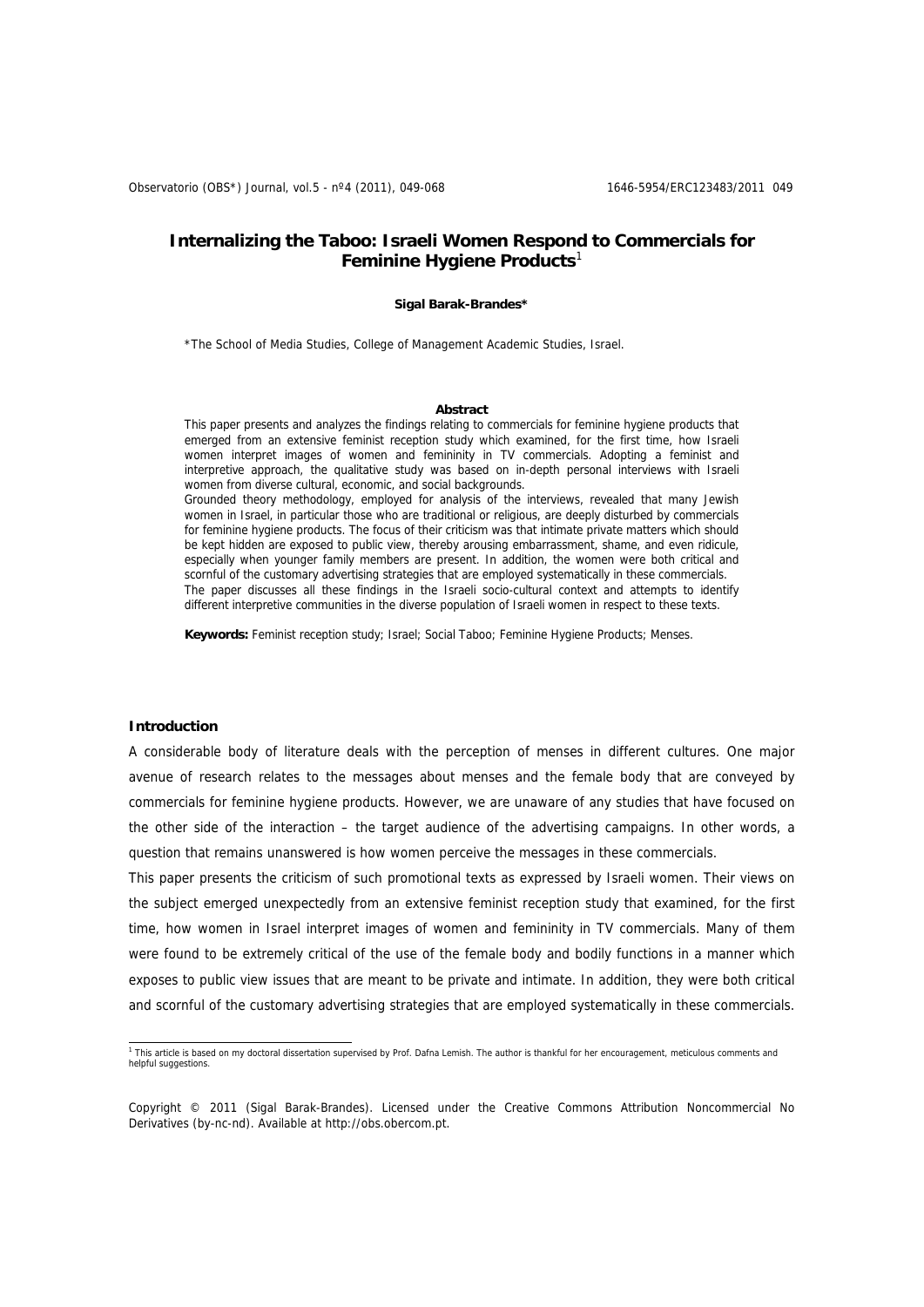The paper also reports on the attempt to identify the different interpretive communities in the diverse population of Israeli women in respect to this subject and to these texts.

We believe the current paper makes an important contribution to our knowledge of female interpretation of advertising images by addressing what appears to be a gap in the literature. Moreover, in view of the unique cultural and religious fabric of Jewish Israeli society, in which certain factors contribute to the enhancement and centrality of patriarchal values, as well as the mass penetration of television advertising into the lives of most Israelis in recent years, it is of particular interest to examine the significance of the women's critical attitudes. Their responses are likely to be an indication of how Israeli women contend with patriarchal and repressive cultural messages relating to their femininity.

# **The female body and female sexuality in commercials for feminine hygiene products**

Advertising is a subject of special interest in feminist research. Although the genre is not held to document reality, it is thought to convey specific versions of it and to mirror Western capitalist and patriarchal ideology (Van Zoonen, 1994). In order to persuade people to buy products, commercials rely on existing social/cultural knowledge and make use of familiar concepts whose constructed meanings enable them easy entry into the minds of their target audience (Williamson, 1978). Thus, advertisements for hygiene products (soap, mouthwash, etc.) frame the body in the context of complex cultural beliefs about contamination (Douglas, 1966, cited in Kane 1997<sup>[2](#page-1-0)</sup>; Turner, 2003) warn us that others find body odor repulsive, and confirm apprehensions about being rejected by significant others or the fear of not being able to enjoy a close physical relationship. As part of the effort to prevent contamination, the individual is expected to be personally responsible for controlling body fluids.

Furthermore, the category of "feminine hygiene" reveals male/cultural intervention and shows that the female body requires some special rituals of cleanliness (Kane 1997). In fact, Western patriarchal society regards the female body as unstable, mercurial, and changeable, and therefore in need of policing (Bartky, 1990; Bordo, 1993). This attitude is based on the dichotomy of binary thinking which associates the feminine with physicality, nature, and the private sphere, and takes a negative view of all those aspects allied with femininity (Cirksena and Cuklanz, 1992). Although the fear of dirtying the body and contaminating the home appears in many categories of television commercials, those for feminine hygiene products relate directly to biological differences, and are thus capable of conveying cultural perceptions of women: they suggest that women are biologically less clean and more contaminative than men.

<span id="page-1-0"></span><sup>&</sup>lt;sup>2</sup> Every society has rules concerning the way things should enter or leave the body. Although her focus is on traditional societies, her insights into the function of cultural and personal boundaries can also be applied to beliefs in modern societies.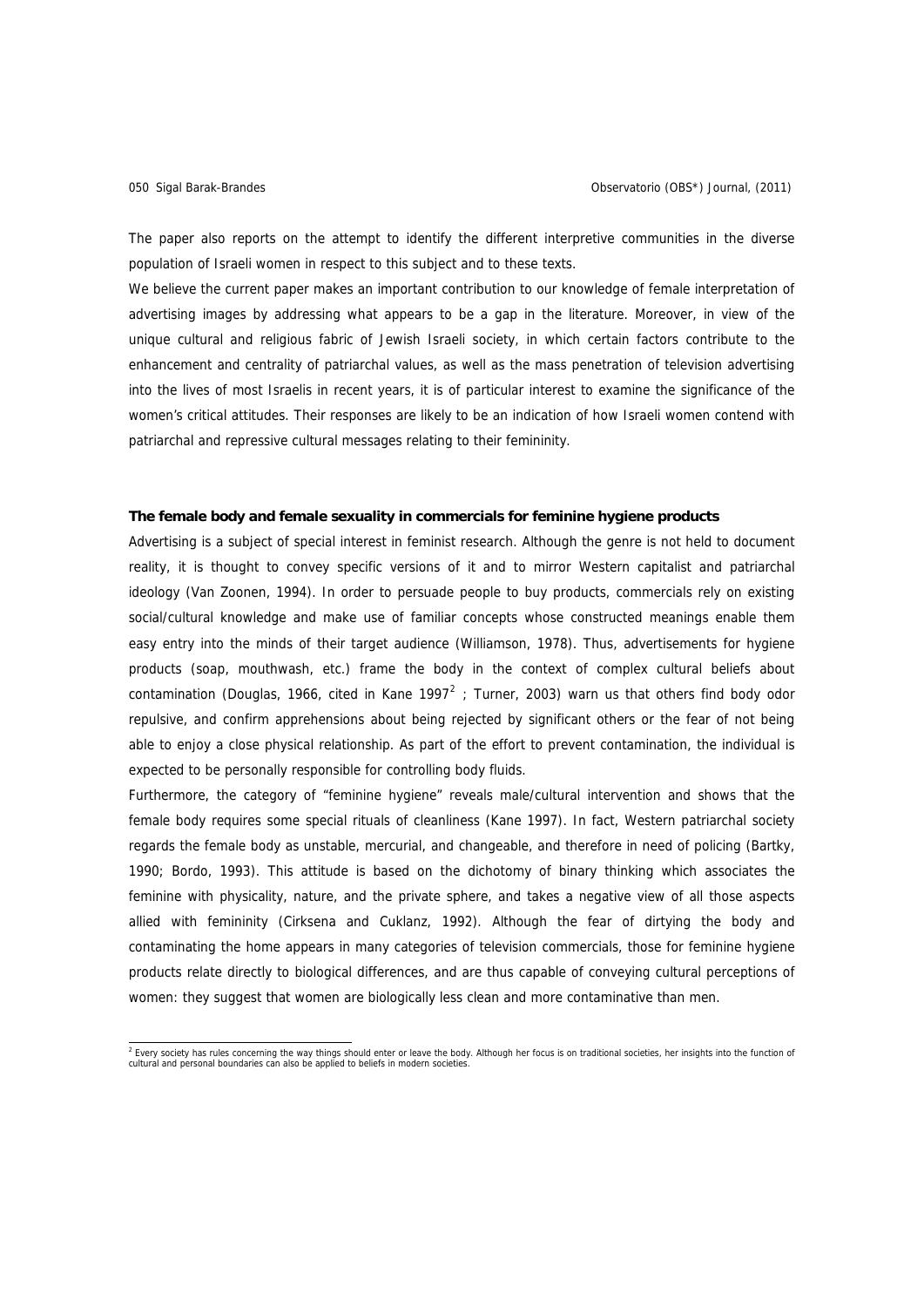The themes of such commercials have not changed since the invention of feminine hygiene products in the late 19<sup>th</sup> century. Influenced by dominant medical discourses regarding the female body, they play on associative links with hygiene, freedom, and concealment (Al-Khalidi, 2000).

Indeed, studies researching the nature and content of advertisements for feminine hygiene products report that over time, menses has been framed in Western society as a problem or genetic flaw. They reveal that a myth has been constructed around the menstrual period whereby it is not regarded as positive and natural, as an indication of a woman's fertility, sexual maturation, health, etc. Instead, it is seen as a hygienic crisis, as an uncomfortable dirty condition that is to be kept hidden and secret because of the disgrace and embarrassment that would ensue should it be discovered due to negligent protective measures. Advertisements, therefore, convey the message that if a woman purchases a particular product, it will "protect" her and free her from the restrictions and fears that are an inevitable part of the experience of menses. Such advertisements present a version of reality that accords with the dominant ideology: signifiers of femininity (in this case, the fact that women bleed once a month) are to be concealed, and women are responsible for keeping these shameful signs hidden.

These advertisements thus combine modern advertising techniques with the constricting age-old taboo against menstruating women which has been found in all cultures (Gillooly, 2004; Houppert, 1999; Roberts, 2004; Stubbs, 2008; Ussher, 1989), typically masking the "shame" as "freedom." Although by their very reference to menstruation they might appear to be breaking the silence around this subject, they are in fact perpetuating the taboo (e.g., Merskin, 1999; Park, 1996; Simes and Berg, 2001; Treneman, 1989). In addition, they suggest that a woman's attractiveness is related to a certain type of femininity of which "freshness" is a major element. The implication is that a woman who is liberated by the use of a particular feminine hygiene product can move freely around the public space, even though she is the object of attention and scrutinization (Kane, 1997).

Hence, these advertisements join in the prevailing cultural discourse on femininity which is grounded in belief in a biological determinism that gives priority to the male body and places a taboo on female sexuality. Messages of the sort conveyed by such advertisements are very likely to influence the way women perceive themselves, as identity is molded, inter alia, by conventional representations which help to delineate the borders between the self and others. Sex and gender, as defined by the physical features of the human body, seem to be an important factor in shaping female identity (Woodward, 2002). Friedman (1996) and Weideger (1978) maintain that even when this identity is just starting to emerge, the young girl is given cautionary social messages, guidelines that constrain her freedom, and social sanctions for expressions of feminine sexuality, all of which are associated with a sense of shame. The girl's menarche is a part of it (Costos et al., 2002; Gillooly, 2004; Lee, 2008; Stubbs, 2008).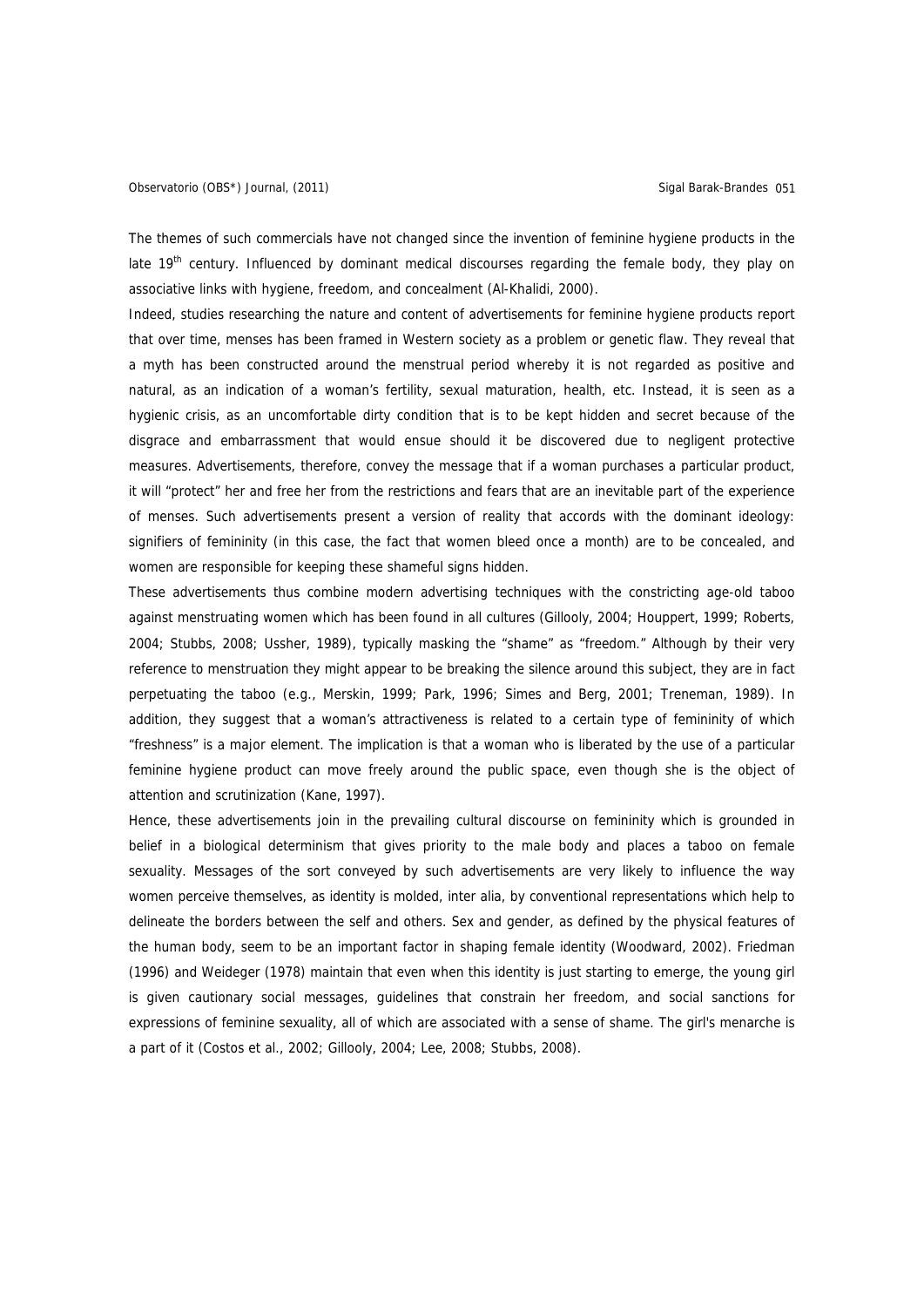It is important to note here that although commercial television was introduced into Israel in the early 1990s, no content analysis of local advertisements for feminine hygiene products (whether TV commercials or otherwise) has yet to be conducted. Nor are there any regulatory limitations relating to advertisements for these products in the electronic media. $3$ 

#### **Feminist audience studies and women's interpretation of female images in advertisements**

One of the prominent aspects of the feminist critique in media studies relates to the fact that women are forced to observe the female representations proffered by a culture that traditionally ignores the feminine viewpoint (Betterton, 1987). Reference is often made to Berger's (1972) claim that women are accustomed to constant representations of their own image and to seeing themselves through the male gaze, and thereby learn to regard themselves as the object of the gaze. Women observe the images with a divided consciousness: they view the world and themselves simultaneously.

This idea led to the focusing of research attention, particularly in feminist audience studies, on the female experience of media consumption. Here ethnographic perspectives were represented by the ways in which women negotiate actively and productively with media content, that is, how they interpret, benefit from, and apply it in everyday life (e.g., Ang, 1985; Radway, 1984). The results indicated that women challenge media images and the patriarchal ideology by finding pleasure, either within the patriarchal power structure or in resistance to it, in a manner that may be empowering and liberating. That is to say, the popularity of a text among women does not mean that they endorse or accept the ideology it expresses ("Dominant/Preferred Reading" according to Hall, 1980), but is rather evidence of their claim to subjectivity, their particular female gaze on the text, even if it does not necessarily reject or protest it. Such feminist audience studies also stress the importance of distinguishing between women from different cultural and social backgrounds in order to examine the way in which they view and interpret cultural texts. Consequently, several investigations have sought to identify interpretive communities.<sup>[4](#page-3-1)</sup>

A number of studies have indicated the role of the woman's age in developing a critical attitude toward advertising images. Thus, for example, in Currie's (1997) well-known research, girls aged 13-17 accepted the ideological (hegemonic/patriarchal) images of women in teen magazines as truths about femininity, and were powerless to question patriarchy and capitalism through alternative readings. Similarly, in a qualitative study comparing the responses of male and female American students to advertisements proffering a variety of images of women, Shields (1999, 2002) found a recurring pattern in women's responses which

<sup>-&</sup>lt;br>3

<span id="page-3-1"></span><span id="page-3-0"></span>Based on the rules of second Admong for relevance and nadio (Linus in relevance somewhere  $\frac{1}{2}$ ,  $\frac{1}{2}$ ,  $\frac{1}{2}$ ,  $\frac{1}{2}$ ,  $\frac{1}{2}$ ,  $\frac{1}{2}$ ,  $\frac{1}{2}$  and a similar use of the  $\frac{1}{2}$ . The term "interpret media. The term helps to explain differences in interpretations.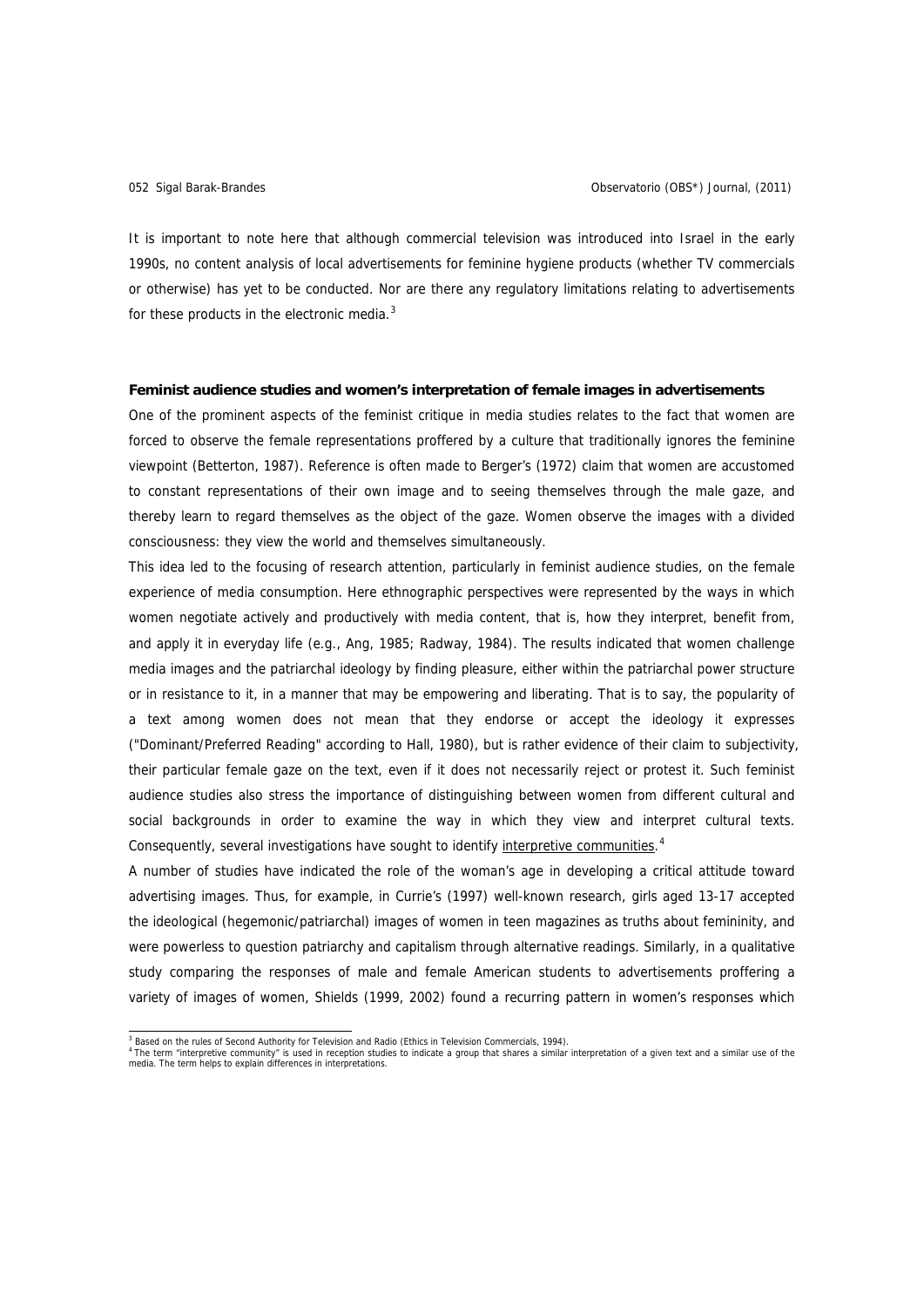included the story of a "journey" from adolescence to the present, indicating the gradual development of awareness and dispute with the underlying meanings of advertising messages.

In addition, Shields's research revealed that women were highly aware of the representations in advertisements, continually negotiating with the predominant idealized images of women. They were cognizant of the fact that the influence of the advertisements was in part conscious and in part subconscious, and all admitted that the female images had strongly affected their lives (in the past and present), impacting how they saw themselves, how they behaved, how they thought others perceived them, and how others behaved. The participants displayed a preference for a complex, multidimensional image of a woman who was not only attractive, but also active, responsible, assertive, independent, and intelligent. A major element of the influence attributed to advertising in this study related to its definition of the ideal woman: slender, perfect, youthful. According to Shields, women know they are seeing the female image through male eyes, yet are still influenced by it. Awareness of the message and impact of an advertisement, she concludes, does not help to reduce the internal conflicts women experience as a result of their divided consciousness.

The way in which women in Israel interpret female images in TV commercials has never previously been examined. Furthermore, no studies were found (in Israel or elsewhere) that focused specifically on women's interpretation of the images in commercials for feminine hygiene products.

### **The current study**

This study analyzed personal in-depth interviews with 44 Israeli women. The interviews were conducted in the course of an extensive feminist reception study that examined, for the first time, how Israeli women interpret images of women and femininity in TV commercials. In order to obtain a maximal diversity of interpretations, the sample was drawn from different social and economic backgrounds representing a variety of profiles in contemporary Israeli society<sup>[5](#page-4-0)</sup>. Theoretical sampling (using the snowball technique) was employed, with the number of participants determined in the course of data collection (Denzin, 1994). The interviews were conducted by the researcher between May, 2004 and October, 2005, and were recorded and transcribed in full. They took from 45 minutes to two hours, with most lasting for around 90 minutes. The structure of the interview was flexible, beginning with an open format that became progressively structured. In the first stage, issues important to women in respect to advertising in general and television commercials in particular were discussed in order to obtain the participant's spontaneous responses. In the second stage, the interviewees were directed through the dialogue to the concrete subject of the

<span id="page-4-0"></span><sup>&</sup>lt;sup>5</sup> Important factors for this article are 'age' of the interviewees (18-29: 8; 30-39: 12; 40-49: 8; 50-59 : 8; 60+ : 8) and 'religious affiliation' (30 of the interviewees where secular women, 10 religious and 4 traditional).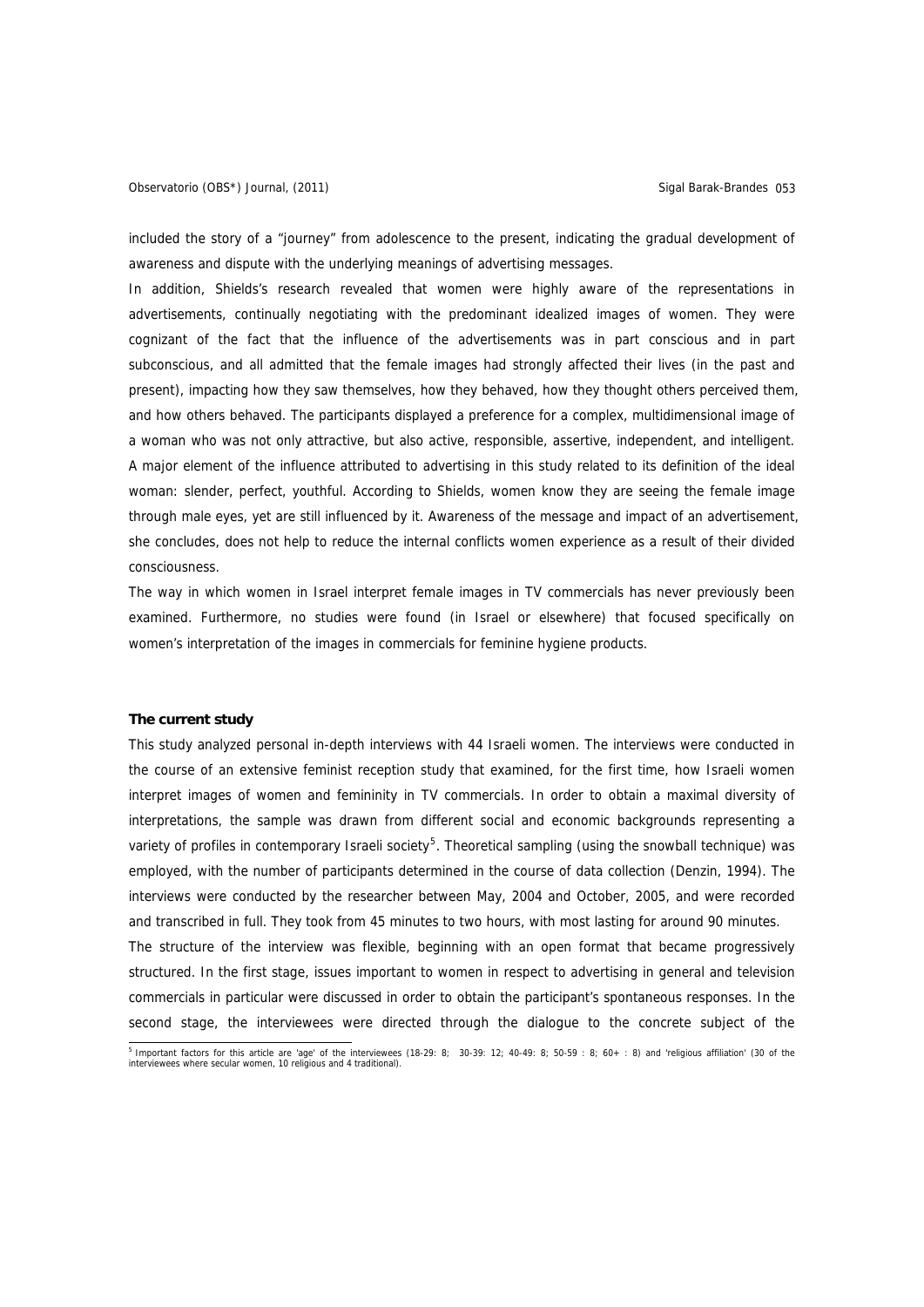representation of women in commercials and the degree to which they identified with these images. Finally, the participants were presented with five complex and sophisticated TV commercials which had been aired in Israel and which raised interesting questions about women, their social status, and their image in the media. A recall test of commercials was also conducted.<sup>[6](#page-5-0)</sup>

The interviews were analyzed using grounded theory methodology. First, an analysis of each interview individually was conducted to derive initial themes. An integrative analysis was then performed in an attempt to identify themes contained in the whole body of interviews, define more complex content categories, and generate a grounded theory (Charmaz, 2000; Glaser and Strauss, 1967). In defining the central categories, the number of relevant themes, their frequency in the transcripts, and their contribution to explaining the subject under study were all taken into account. Provision was also made for contradictory themes within the content categories, where the interviewees expressed conflicting ideas. This paper reports direct references of the interviewees to commercials for feminine hygiene products.<sup>[7](#page-5-1)</sup>

# **Public de-familiarization of female sexuality**

The findings reveal that harsh criticism was expressed by about a third of the interviewees, who spontaneously, and at their own initiative, mentioned commercials for feminine hygiene products. In light of the fact that advertisements for feminine hygiene products (pads, panty liners, tampons) constituted only 1.7 percent of all the commercials aired on the two Israeli commercial TV stations in the period during which the interviews were conducted,  $8$  the spontaneous and systematic reference to them seems extremely significant.

Interestingly enough, this issue was of little concern to the older participants. In fact, the oldest women who referred to such advertisements were in their early 50s. It seems reasonable to assume that advertisements for feminine hygiene products primarily draw the attention of women in their reproductive years, who are indeed the target audience, as they see them as relevant to their lives and therefore assume the stance of the subject presented in these commercials (see Althusser's [1971] term "hailing"; see also Nava [1[9](#page-5-3)97], who employs the term in the context of consumerism).<sup>9</sup>

Some women appear to find it difficult to contend with the fact that the commercials deal openly with the menstrual period, which they consider an intimate feminine matter. They expressed the concern that public

<span id="page-5-0"></span> 6 The participants were asked to illustrate statements they made in the interview by citing examples of commercials they had seen and remembered. Their descriptions of the commercials contained motifs that were clearly subjective and interpretative.<br><sup>7</sup> Other findings of the study are discussed in separate papers.

<span id="page-5-3"></span><span id="page-5-2"></span><span id="page-5-1"></span><sup>&</sup>lt;sup>8</sup> The data was collected from the Ifat Advertising Control system by Revital Rosenbaum of the Media Department of Adler-Chomsky-Warshavsky Advertising.<br>"Althusser (1971) employs the terms "interpellation" and "hailing" t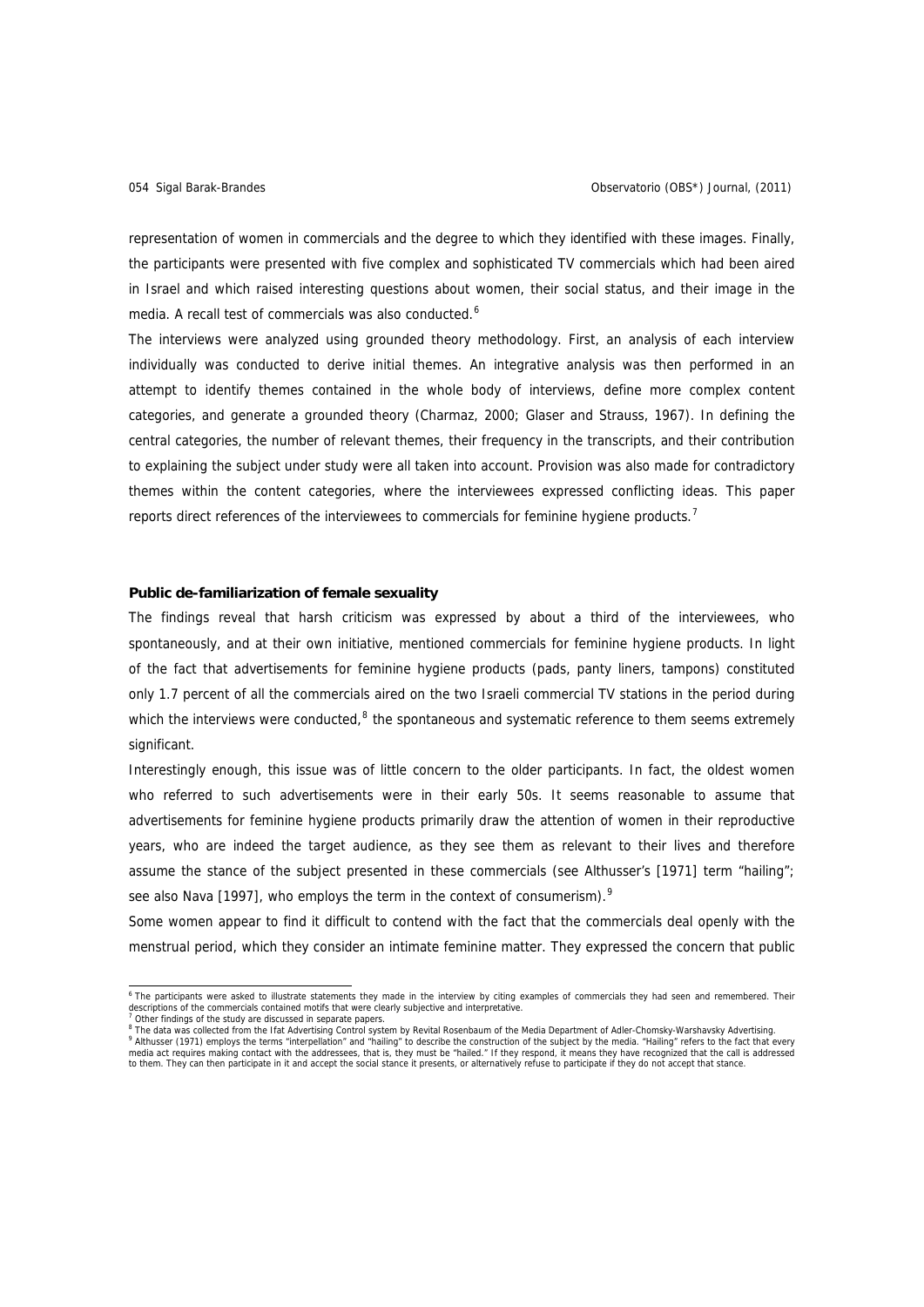advertising of this sort might be detrimental to them, detracting from respect for women and making them an object of derision.

Mor  $(30)$ , <sup>[10](#page-6-0)</sup> for example, stated:

All the pads and tampons, all the hygiene products…it's good because they tell you about the product and what kinds there are…but I don't know if I want to learn about that from TV. I would prefer it if a friend told me, if my mother told me, if my sister told me. I would prefer it to be a shared intimate experience and [to feel] that I'm a woman and this is unique to me and not to men, and that afterwards every stupid stand-up comic didn't make jokes about "with wings," "without wings." That's why - it's so confusing because it's controversial: on the one hand it's good that they [men] know about these things and on the other hand they use it to our disadvantage…and then all sorts of ridicule comes with it…it projects itself onto other things.

Indeed, it has often been claimed that the electronic media brings the space behind the scenes onto center stage by directly presenting emotion, experience, and intimacy, omitting the dimension of mediation. Among other things, this allows for open public discussion of social taboos and issues that were previously reserved for the private space. In certain cases, the borders between the public and the private are deliberately blurred as a form of provocation aimed at increasing public awareness (Winship, 2000). In respect to commercials for feminine hygiene products, however, it seems that Israeli women consider the blurring of the borders to be problematic and dysfunctional.

In the context of the criticism of public presentation of the menses, women of all ages who defined themselves as traditional or religious stated they felt uncomfortable viewing the commercials in the company of younger family members, whether children or adolescents. In the words of Leah (traditional, 43), for instance: "They show all these…tampons to children, and then my daughter asks me, 'What's she sticking in there? What's that?'...So they ask more questions, and that bothers me very much."

Similarly, Yael (religious, 51) explained:

Some commercials are just disgusting to look at, and little children see them too…More intimate commercials, they're not for young kids…Even when you're sitting with them at this age and watching television, commercials like that come on and it's a little embarrassing... Every commercial for pads, tampons, all those things. It's true they have to know about it, but not at such an early age. Six or seven year olds don't need to know all that…For example, they show commercials for tampons, and once I saw one with a woman riding in a car ... and she didn't have any problem sticking the tampon in... I didn't really enjoy that.

<span id="page-6-0"></span> $10$  The names of the participants have been changed. The age of each appears in parentheses.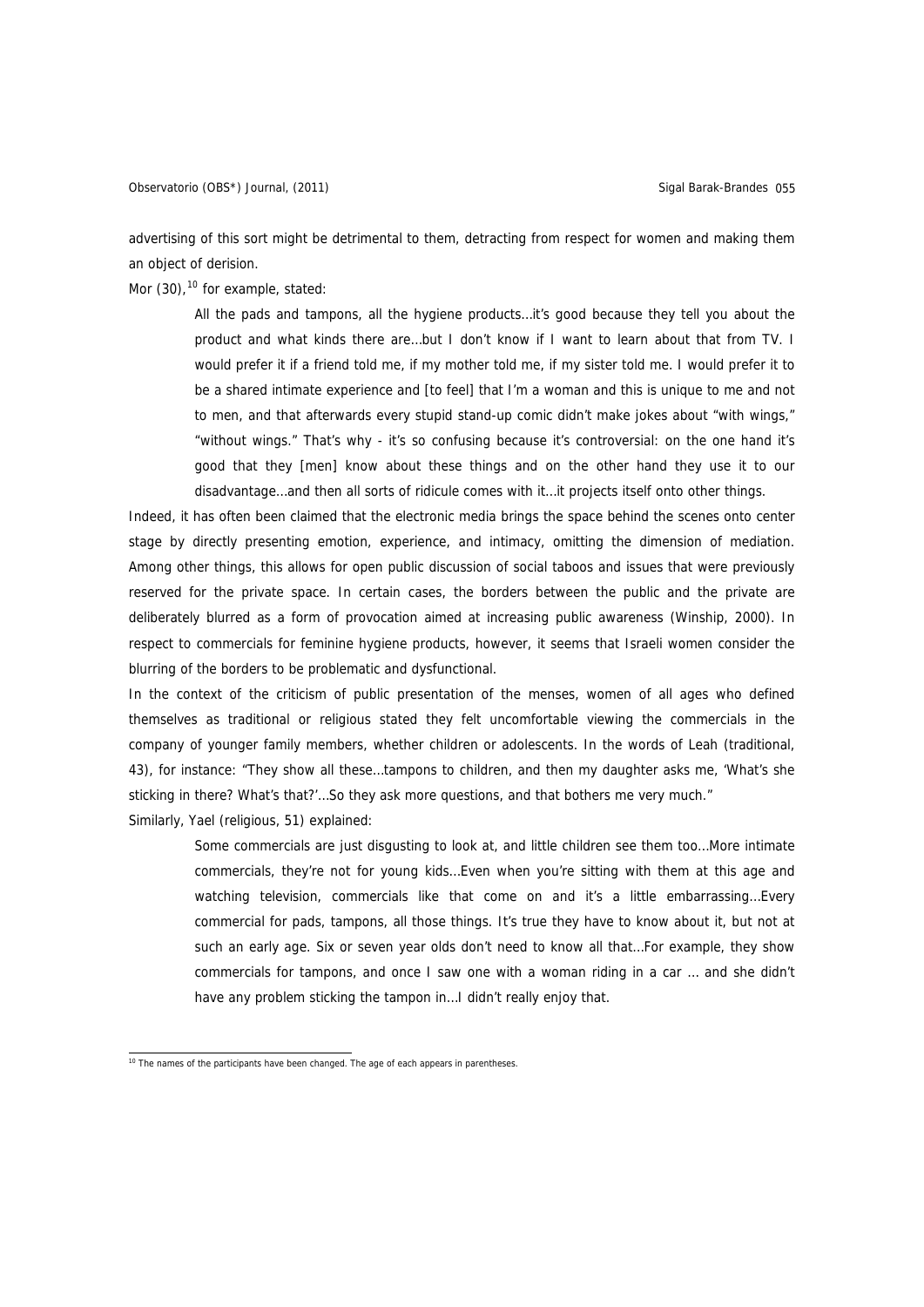In addition to the embarrassment evidenced by these statements, they reveal another interesting fact: the women refer to commercials that show the actual insertion of a tampon. This is a figment of their imagination, as no commercials for feminine hygiene products ever openly present this intimate act. By the same token, they never show blood, demonstrating the absorbency of their product by placing a tampon in clear water or pouring a blue liquid onto a pad (Treneman, 1989). Thus the participants' remarks appear to be an indication of their uneasy sense that the commercials reveal a "woman's secret."

Like Yael above, several of the religious women described these commercials as "disgusting." As Tovi (47) remarked:

To say nothing of all the commercials for the different types of tampons and pads and panty liners, and the whole family is sitting there watching and there's nothing left today…everything is out in the open. They spew it out in your face and it's awful…I come from the religious sector, but I don't think I'm a religious fanatic…It's just disgusting! Inappropriate!...It bothers me personally and even more so if I'm sitting with a ten-year-old boy who has to see sanitary pads (which shouldn't interest him), or a teenage boy, or even a 24-year-old man. It's unfitting, embarrassing, unpleasant. It's not that I think the whole subject is embarrassing and unpleasant – not at all. But you don't have to show everything. Like you wouldn't see a woman giving birth on television, even though birth is incredible and wonderful… Some things just shouldn't be shown!

All these comments reflect the perception of female sexuality, of which the menses is an integral part, as something shameful which ought to be kept hidden. This is in line with the feminist discourse on how Western thinking turns the woman into the "other," someone who "diverges from the norm." According to the feminist critique, the woman is perceived as the binary opposite of the man, who is taken to be the norm, the standard by which everything is judged, so that anything defined "feminine" is seen to be negative or inferior (Greene and Kahn, 1985; Schur, 1984). In this spirit, De Beauvoir (1949/1974) claimed that because the significance of the woman is determined by men, she is relegated to the role of "the opposite sex," a non-essential "other," whereas the man is free to define the meaning of his own existence. Cultural feminism in particular related to the fact that women in Western society are identified with physicality, nature, emotion, and irrationality, while the male body, soul, and mind serve as the human standards. Consequently, the female body and essence are inevitably seen as diverging from the norm (Cirksena and Cuklanz, 1992). Images of the female body as dangerous, rapacious, and controlled primarily by emotions are presented as the opposite of the self-disciplined rational male mind. Thus, the female body is always the "other": mysterious, unrestrained, and a threat that challenges the patriarchal world order by means of distraction, seduction, or capitulation to sexual passion, leading to a failure of will or even death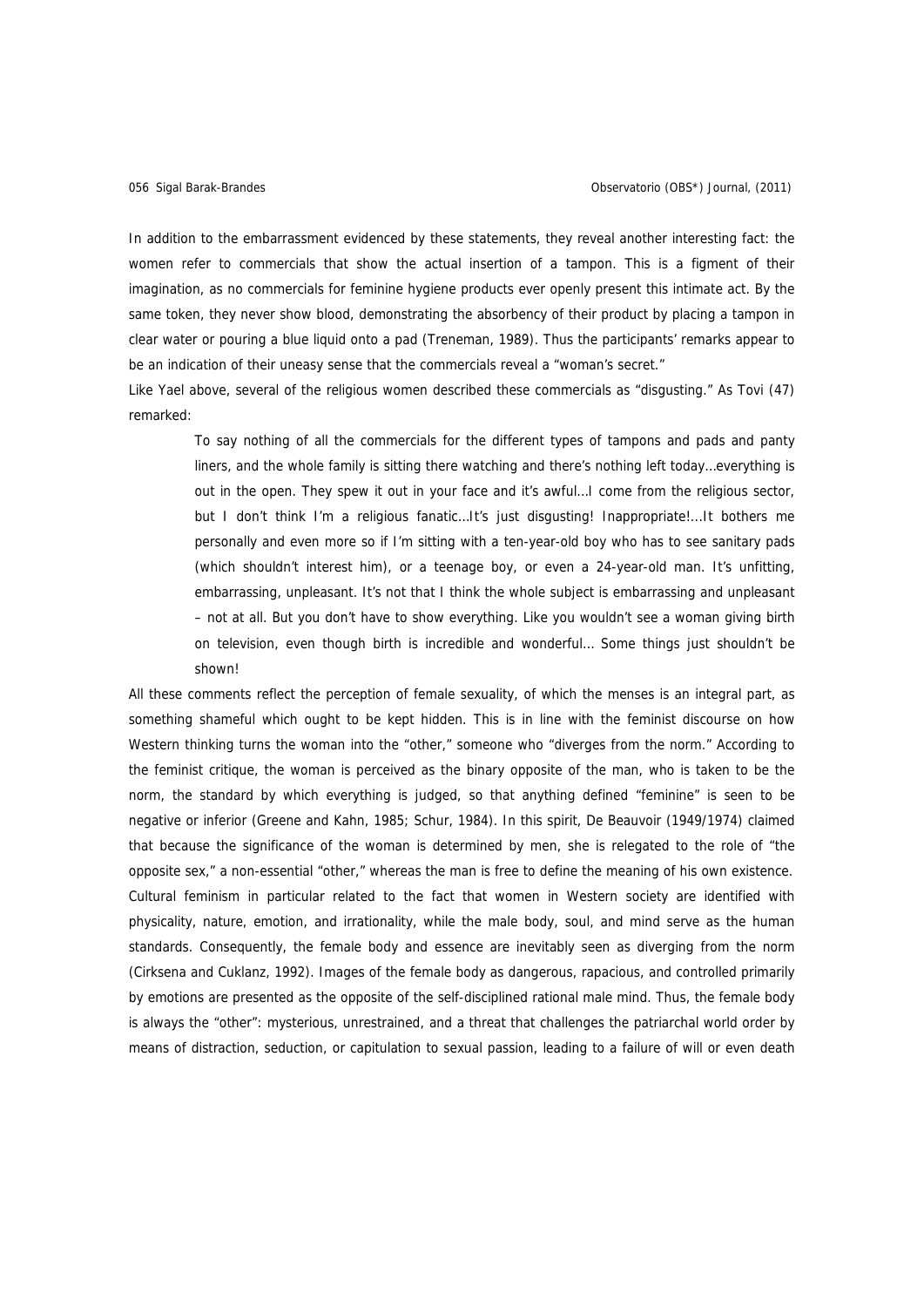(Bordo, 1993). According to feminist theoreticians, as a result of this male fear, the woman's body came to represent something that had to be overseen and controlled, and was therefore conceived as an object of supervision, discipline, and oppression, that is, it was subject to social domination (Bartky, 1990; Davis, 1997; Wolf, 1992).

Similarly, Young (1990) maintains that the body was central to the way in which dominant groups (i.e., white middle-class Western men) categorized different sectors of the population (e.g., women, homosexuals, the elderly, the disabled, etc.) as "others" low on the aesthetic scale they devised. As a result, they not only created a distinction between themselves and these sectors, but also afforded themselves a status of control and superiority. As the discourse on the female body and sexuality was instigated by men, the role of feminine sexuality was delineated in light of male needs, making it very difficult for women to define themselves according to their own criteria (Bem, 1993; Wyman and Dionispoulous, 2000). The same male outlook viewed menses as problematic and repulsive (Greer, 1971).

In order to understand why religious and traditional Israeli women in particular find commercials for feminine hygiene products disgusting, one must be aware that menses (known in religious terms as Nidah, from the word for banishment) is considered unclean in Judaism. Religious texts throughout the generations refer to the menstrual period as impure and to the need for men to keep their distance from a woman at this time of the month and to take care not to touch her or even look at her. This attitude continues to be perpetuated in modern books of the religious commandments that are to be observed as a matter of course. The contemporary religious feminist movement regards this view of menses as a sign that the man is the representative Jew in traditional Jewish literature. The role and worth of women is determined, and constrained, primarily as befits male interests, needs, and judgment. Not only does the Torah itself address men alone directly, with few exceptions, but even in the literature that came later, women continued to be referred to as an object rather than a subject, that is, as "they." As the classic image of the woman in Jewish tradition was shaped by the Sages (the early authors of rabbinic literature) in their commentaries on Biblical texts, her very essence was defined by men in their terms and according to their value system (Ross, 2004).

The distaste and embarrassment expressed by religious and traditional women in our sample might also be attributed to the obvious lack of modesty represented by commercials for feminine hygiene products. Modesty is a concept that is deeply rooted in Judaism, although its meaning has changed over time and it is conceived differently by the ultra-Orthodox than by the modern Orthodox, with the women in the current study representing the latter community. Whereas modesty initially referred to humility and good deeds, the Sages added the notion of modesty in the moral sense (i.e., in relations between men and women), creating an association between the term and women and making it an integral part of the woman's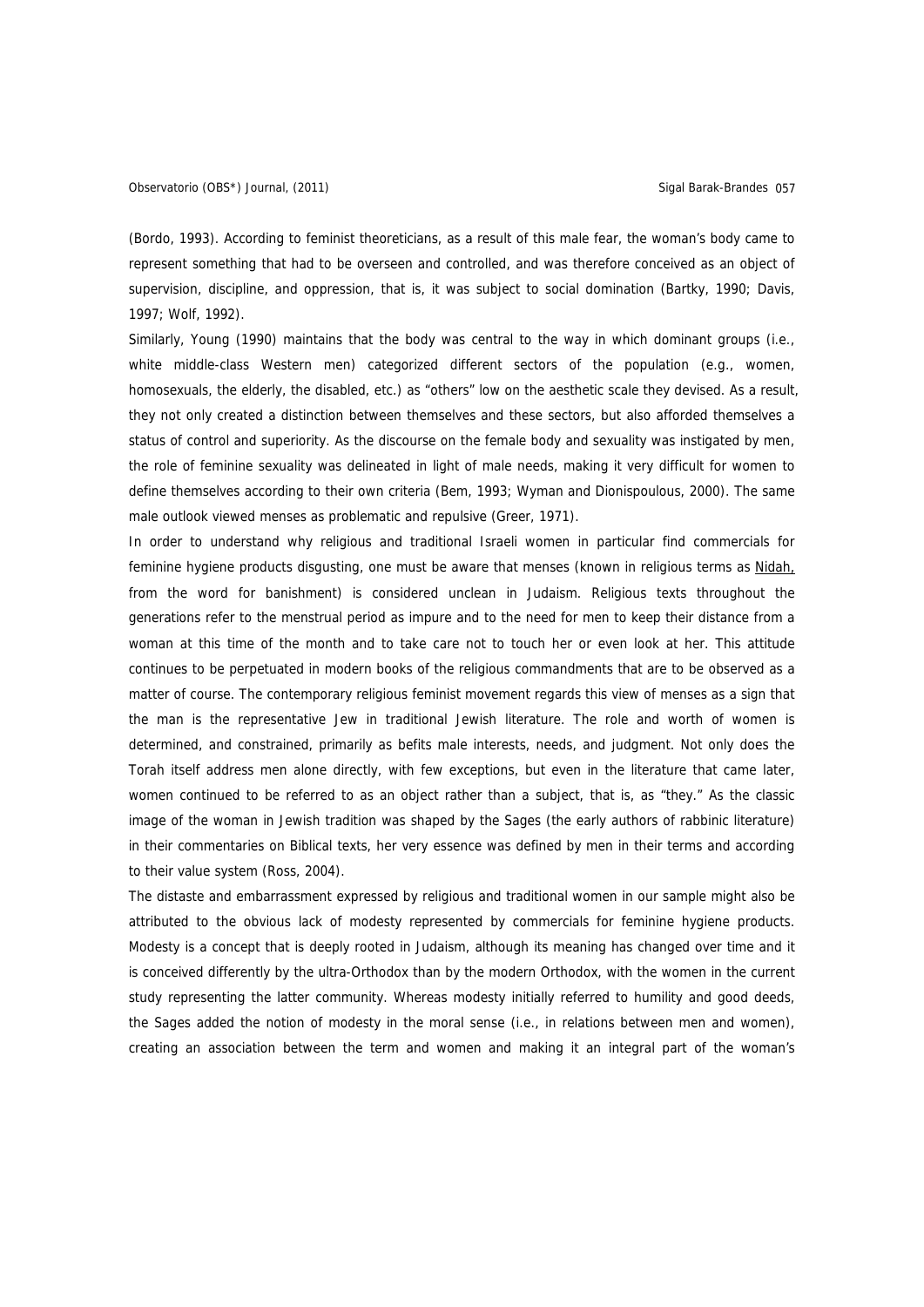essence. Female modesty came to be seen as a basic quality that sets the woman apart and demands explicit behavioral standards. It is the opposite of standing out, so that anything that might be construed as a woman drawing attention to herself is considered immodest and inappropriate.

Thus, in line with the contention of Williamson (1978) that advertising relies on existing knowledge and makes use of familiar concepts in order to get its message across more effectively, it would seem that commercials for feminine hygiene products perpetuate common cultural myths, making it difficult for women to object to their messages or view them with a critical eye. Furthermore, in the spirit of Butler's (1990, 1993) claim that the distinction between the male and female body is the arbitrary product of a certain social order and that women adopt the cultural scenarios of their gender, it might be said that many of the participants in our study have internalized the dominant patriarchal social discourse that regards the female body and sexuality as "divergent." This appears to apply particularly to the religious and traditional interviewees, who have internalized the dominant patriarchal perception of femininity, menses, and modesty in Judaism. Consequently, they saw menses as especially intimate, and perhaps also disgusting, and therefore something that should be kept concealed. As a result, they believed commercials that deal publicly with feminine hygiene products do not uphold the value of modesty, were embarrassed by these visual representations, spoke out against them, and would be happier if there was no such phenomena.

#### **A ridiculous advertising strategy**

Another criticism voiced by many participants contained a judgmental attitude toward the advertising strategy employed in commercials for feminine hygiene products and the unsuccessful attempts of advertising executives to persuade women to buy them. Some interviewees, like Ziva (32) described the strategy as old-fashioned: "Not that it's an invasion of privacy, but like the commercials for Tampax and O.B. tampons, they're all the same…What's left to say about this whole business, what can you do that's new?" Similarly, Sapir (31) remarked: "You see a group of women talking about some tampon they use, about some pad, like it's the latest invention. Before this pad there was a different pad…it's nothing new." A further aspect of this judgmental attitude relates to the commercials being dishonest and ridiculous, as they claim that the products seemingly turn the menstrual period into a pleasant and liberating experience. Avital (42), for instance, stated:

A little while ago there was actually an ad for sanitary pads that made me laugh. There are lots of ads where you're floating and walking and so on which make it into some joyous experience while we suffer from this baloney every month. Then there was this commercial that took this idea and did a parody of those ads, and that one got to me. It really made me laugh.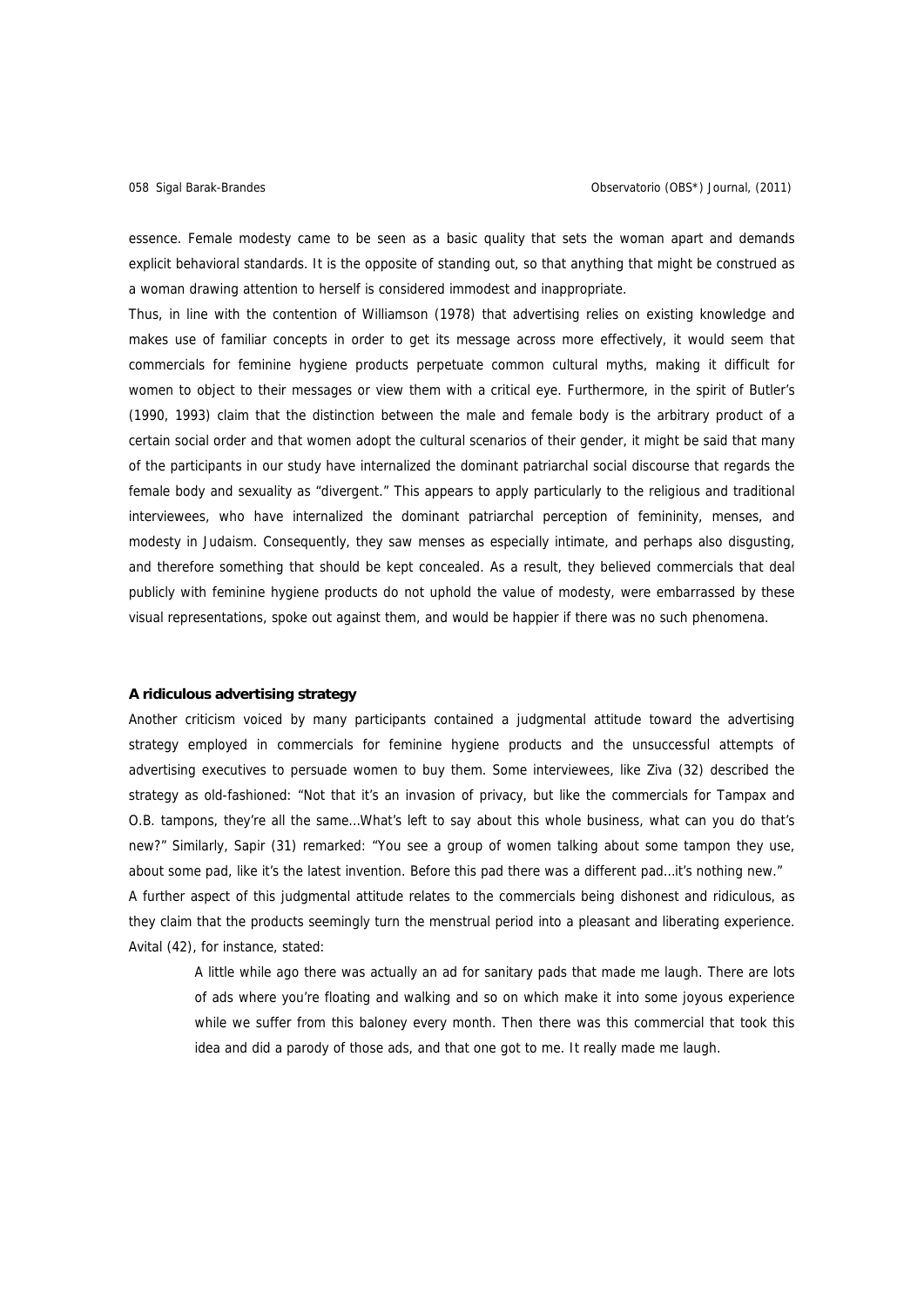In a similar spirit, Chen (22) remarked: "Those ads for feminine hygiene products are utterly ridiculous, as if your period was such fun…I, for one, suffer, so who do they think they're kidding?" And according to Lynette (45): "Some commercials are just funny and I don't even like to watch them. They're the ones for sanitary pads... I don't like them. What's all the nonsense? There's nothing comfortable about it. It's ridiculous."

Interestingly enough, a small number of participants spoke favorably of the advertising strategy employed in several of the commercials in which a woman addresses them directly. Tali (26), for example, noted: "I think they were the first to have women simply talk about the product…Maybe Kotex too?…these tampons? They also did that from the beginning…They didn't use models, just ordinary women of different ages, from different backgrounds. That was nice."

These responses suggest that women's personal experience of the menstrual period makes the subject uncomfortable for them in a manner that reflects the negative perception of menses in society. In addition, they display awareness (and generally blunt criticism) of the artificial and unrealistic picture presented of feminine hygiene, comparing it with their experience of menses and the use of the products advertised. Their comments question the basic "truth" of the advertising slogans and promises, and bear witness to their familiarity with the genre of commercials as consumers in a society where advertisements are ubiquitous. They are aware that the content of the commercials has been produced and constructed to contain persuasive elements aimed at convincing them to buy the product (much like the "critical interpretation" strategy displayed by the participants in the study by Hirschman and Thompson, 1997). Indeed, the interviewees might be said to evidence "advertising literacy" (e.g., O'Donohoe and Tynan, 1998), which is often a sign of distance and a suspicious critical attitude toward promotional texts.

#### **Discussion and conclusion**

This paper presents and analyzes the findings relating to commercials for feminine hygiene products that emerged from a feminist reception study which examined how Israeli women interpret images of women and femininity in TV commercials. The results suggest that Jewish women in Israel, particular those who are traditional or religious, might be deeply disturbed by commercials for feminine hygiene products because they relate to intimate feminine bodily experiences. The focus of the criticism was that intimate private matters which should be kept hidden are exposed to public view, thereby arousing embarrassment, shame, and even ridicule, especially when younger family members are present.

Although this response would seem to indicate a critical distance from the common images of femininity, it actually demonstrates the internalization of the dominant patriarchal discourse which views the female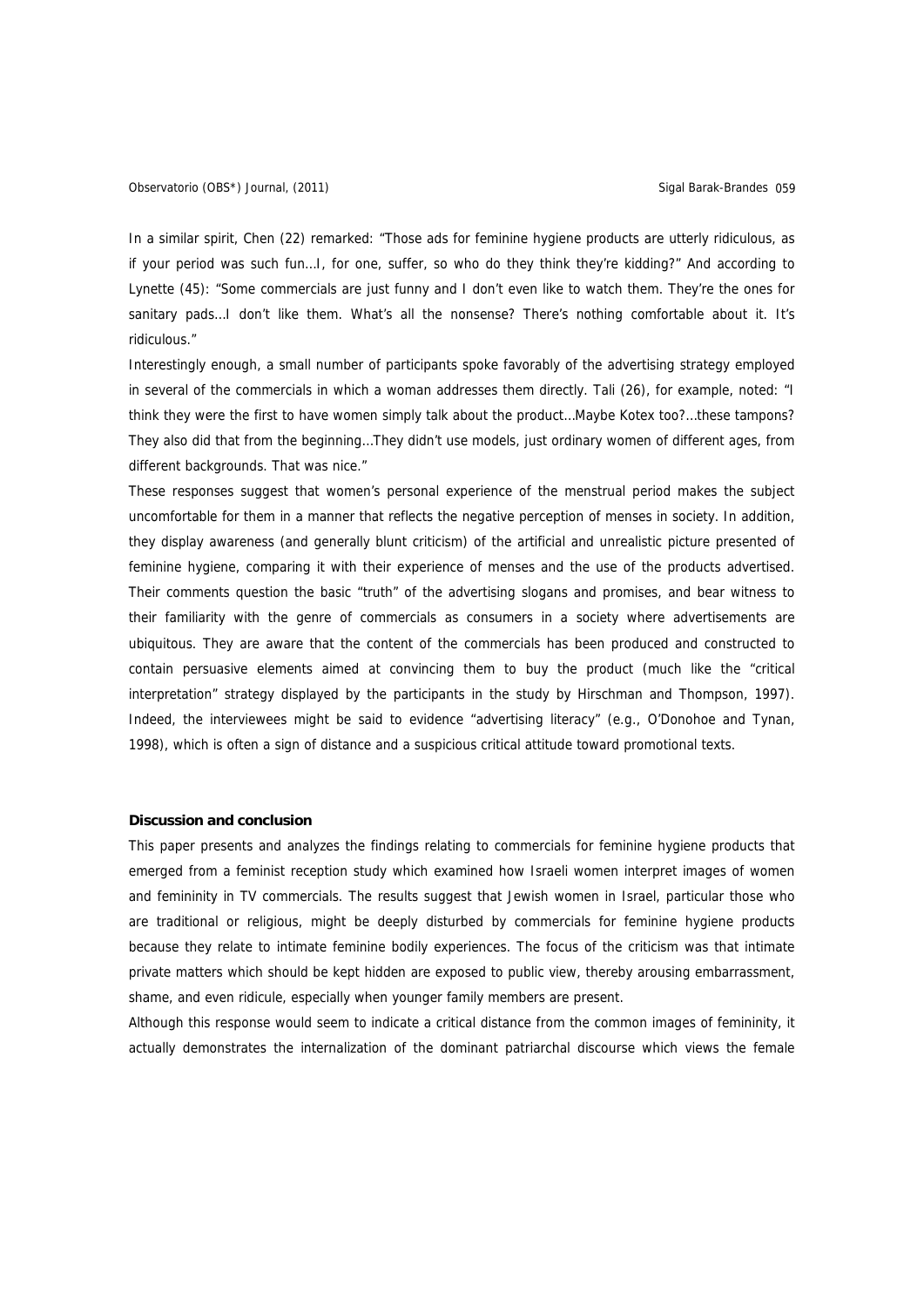body and femininity as a divergence from the norm, an "otherness" that should be concealed. In other words, the participants' harsh criticism of commercials for feminine hygiene products implies acceptance of the dominant social discourse which tells women that their body is inferior and defective, rather than constituting a challenge to this discourse or an attempt to confront it. The criticism therefore supports the claim that the shame and guilt typical of menses myths are internalized by women (Gillooly, 2004; Houppert, 1999; Roberts, 2004; Stubbs, 2008; Ussher, 1989) so that they themselves perpetuate the taboo (Weideger, 1978) and become agents of patriarchal repression.

Accordingly, the women in our study can not be said to have evidenced a critical or subversive reading of the commercials for feminine hygiene products, but a preferred reading (Hall, 1980) in line with the dominant ideology, the patriarchal fear of the "feminine" and the myths it has produced. The fact that older women had no problem with these commercials, and indeed made no reference to them in the interviews, lends further support to this contention. Women past menopause can be expected to feel closer to the male "norm," that is, to be remote enough from the experience of female "otherness" not to sense the guilt and "shame" of their gender.

Another approach that might shed light on this discussion is postcolonial thinking, which deals with the gap between the critique of colonialism and the colonialist discourse and its justifications. One of the major themes of postcolonial studies is the transition from a binary to a hybrid perspective of identities. Fanon ([1952] 1967) relates to the mechanism of imitation evinced by the subjects of colonial oppression. Envious of their rulers, they seek to rid themselves of their inferiority by attempting to resemble their masters. Thus, as a result of their life circumstances, they begin to develop a "dual consciousness" which enables them to view reality from their status on the fringes of society and through the eyes of their colonial rulers simultaneously. The remarks of our interviewees, especially women from the modern Orthodox sector, might also be seen in terms of the concepts of imitation and dual consciousness: the women perceive the indications of female sexuality and identity through "colonial" (male) eyes, and consequently regard them as disgusting and unworthy, preferring to hide them from public view so that they can more closely resemble their oppressors, as it were.

Furthermore, second-wave feminism was harshly critical of women's images in the media. It was argued that these images accentuate and glorify physical appearance in a manner that creates the illusion of an objective and attainable model of perfection (Cortese, 1999; Wolf, 1992). Such homogeneous images were said to function as standards by which women were not only judged and measured, but also judged and measured themselves, adopting them and modifying themselves accordingly (Bordo, 1993), a fact that could have harmful implications (Botta, 1999; Harrison, 2000). It also seems that in a cultural context in which there is an ample evidence of sexualization and objectification of women (Cortese, 1999; McNair,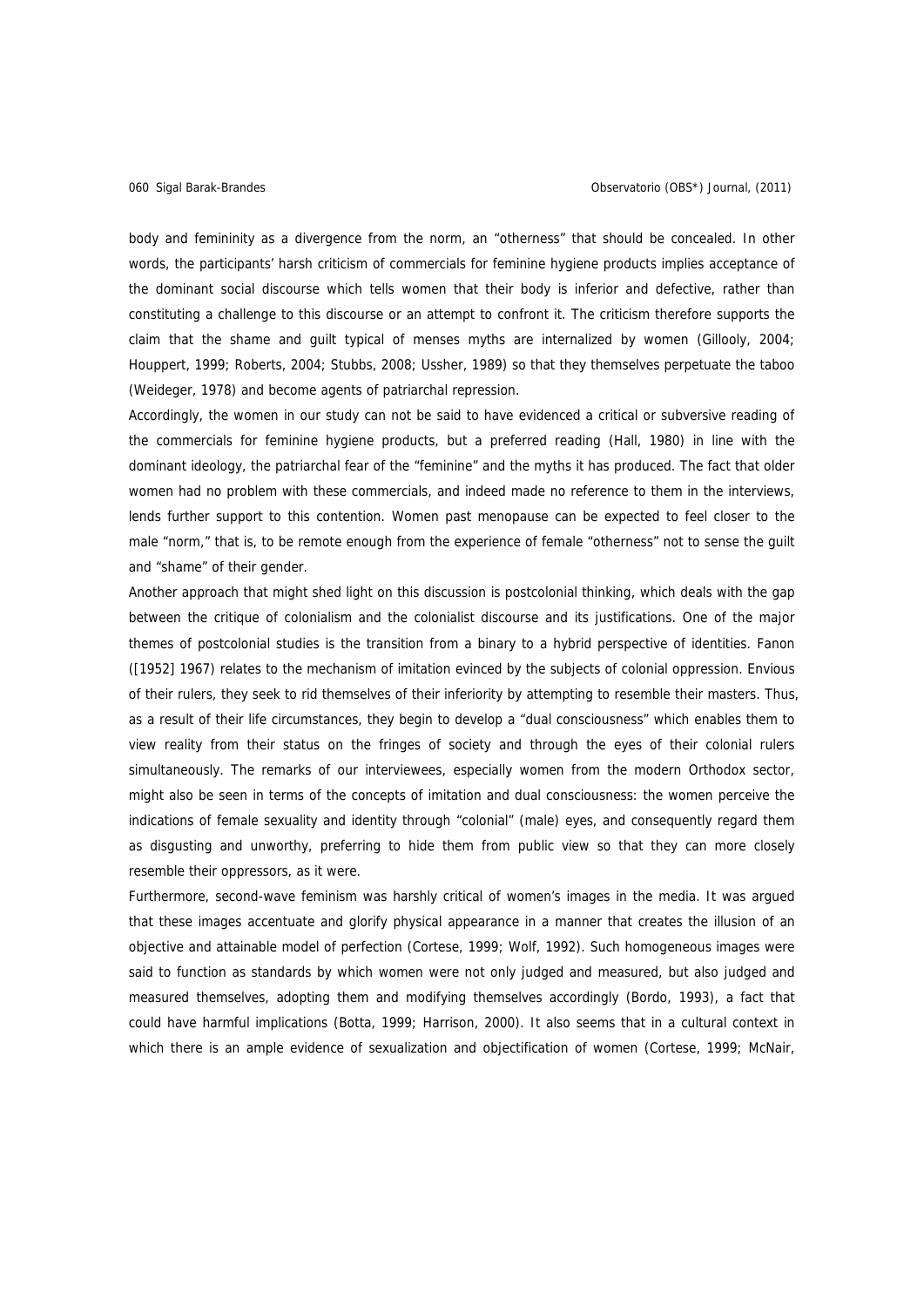2002) as in Israel (e.g., First, 1998; Lemish, 2002), women who have internalized these cultural standards might feel disgust and negative feelings toward menstruate body (Chrisler, 2004).

The findings of the current study display both similarities and differences to the results of previous feminist reception studies of female images in advertising. On the one hand, as in earlier studies, the women in our sample demonstrated a "female gaze" by their spontaneous critical reference to the images of women in commercials for feminine hygiene products and the reasons they gave for their disapproval. On the other hand, however, their comments do not support the contention that women object to the patriarchal ideology conveyed through media images (Ang, 1996; Shields, 1999). The findings also run counter to the results reported by Shields (1999, 2002), whereby adult women begin to resist the female images in advertising and reject the preferred reading encoded in promotional texts. Although the older women did not attribute importance to commercials for feminine hygiene products, not even mentioning them, this would seem to be related more to the fact that they no longer experience menses than to their age. This explanation is supported by the spontaneous reference to these commercials of other adult women of reproductive age, or near the end of this period, who chose to relate to them at their own initiative.

The findings are of particular interest in view of the fact that the dichotomy between "public" and "private" has been a central issue in feminist thinking and action, albeit the attitude toward it has changed over the years. It might be argued that the very fact that commercials for feminine hygiene products bring the private female world into the public sphere is a reflection of feminist thinking or a challenge to society. This would be in keeping with second wave feminism's call to eradicate the gender distinction between the public and private, as these concepts derive from the existing political power structure and dominant ideologies, such as patriarchalism. The findings might also be seen from the vantage point of third wave feminism which lobbied for an end to associating women with the private sphere and men with the public sphere, and objected to stamping as non-political any concerns perceived to be "trivial." These should also be public issues, they claimed (Silveirinha, 2007). In this spirit, it could also be said that commercials for feminine hygiene products are an unmistakable declaration that women differ from men because "that's just how women are," without any element of a gender-based hierarchy.

Nevertheless, it must be stressed that critical or feminist readings of this sort were not found in the study. None of the interviewees indicated that the commercials' public discourse on an intimate private matter was liberating for them personally, or for women in general. Instead, their comments appear to be closer to the post-feminist argument that the slogan "the personal is the political" and merging the private with the public is not the way to achieve equality (e.g., Walter, 1998).

In view of Foucault's (1977) contention that meaning is made through discourse, and that the power of a discourse is dependent on its acceptance as truth in given historical circumstances, the findings presented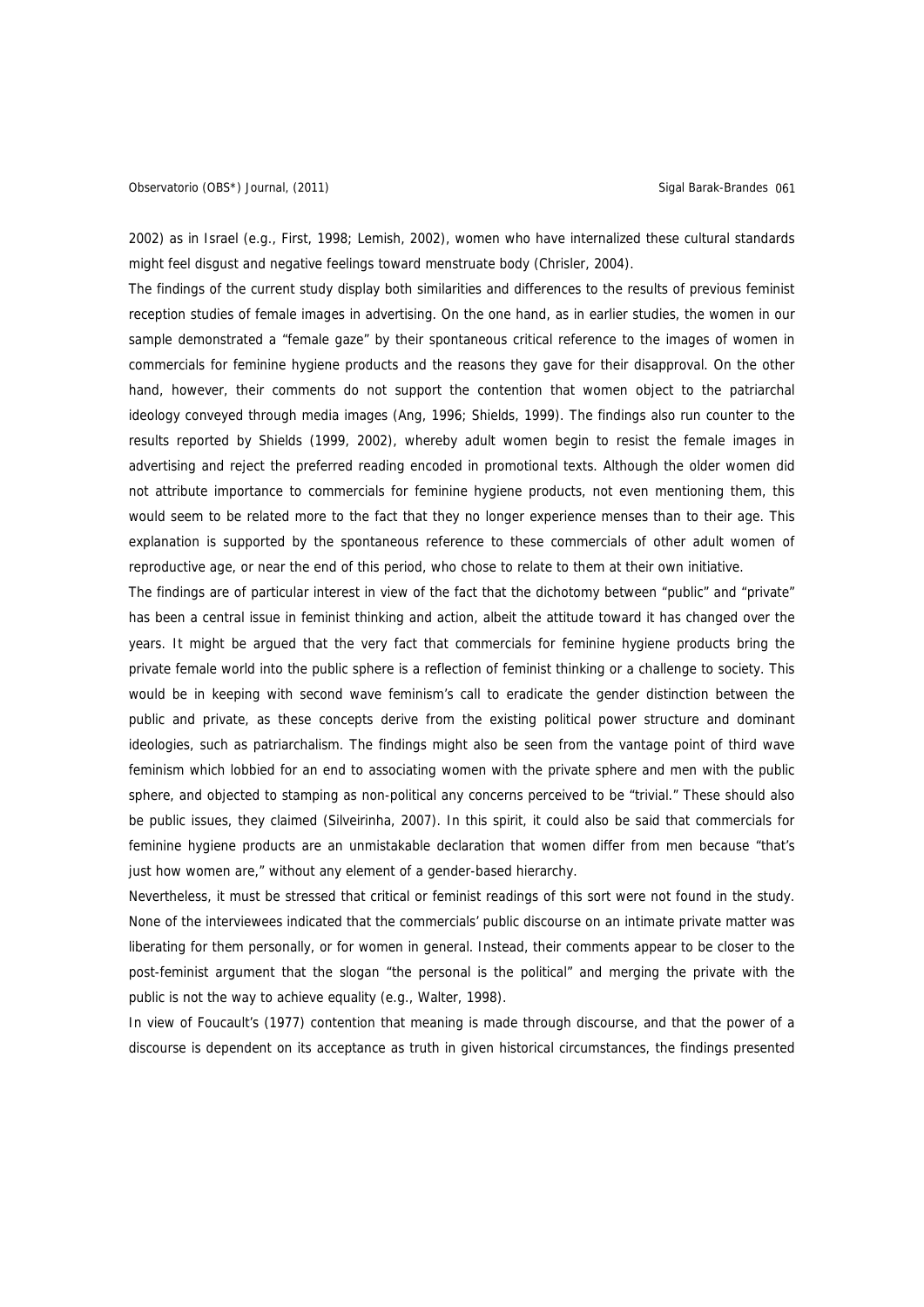here should be considered in the social and cultural context of Israel. Certain factors in Israel contribute to the enhancement and centrality of patriarchal values. These include the religious establishment, the preeminence of the military, and the persisting security problems. Moreover, the normative expectation that women be responsible for bearing and raising children and keeping the home serves to perpetuate gender inequality and silence the feminist voice (Herzog, 2002). This context may explain the women's internalization of the male/macho/patriarchal discourse on menses. They therefore view the menstrual period as an inconvenience, and commercials for feminine hygiene products as disgusting and embarrassing, as exposure of a taboo that should not be dealt with in a public forum such as TV commercials.

To conclude, the findings suggest that commercials for feminine hygiene products appear to divide Israeli women into different interpretive communities along two axes. The first is age, which creates a distinction between women who still experience a monthly menstrual period and older women who do not, and are therefore less interested in or bothered by these commercials and more indifferent to their messages. Younger women criticize the commercials mainly for their public display of intimate feminine matters and the fear of attracting male ridicule. The second axis is religious belief, which generates a distinction between secular women, whose criticism of the commercials is less harsh, and traditional and religious women who are severely critical of them because of the issue of modesty and the canonical Jewish attitude toward menses.

Furthermore, the interviewees evidence what might be called an integrated reading of the commercials which displays varying degrees of awareness and criticism, combining different types of seemingly contradictory readings: sophisticated/oppositional and naïve/hegemonic (Liebes and Ribak, 1991). While this integrated reading contains criticism on the level of the overt messages and the rhetoric or persuasive strategy, the same criticism and accompanying awareness is lacking on the level of the covert messages. In other words, this type of reading implies blindness to the patriarchal ideology communicated by the advertisements, again indicating internalization of the hegemonic order.

This study is limited due to its small sample size and specific cultural context. In light of the fact that menses taboos exist in every culture, it would be interesting for future research to examine whether the results reported here derive from the specific Jewish Israeli context or whether they reflect a global phenomenon. If it is indeed global, does it display the same features in Israel and elsewhere or do cultural differences come into play as well? Within the context of Israel, it would also be a value to conduct a content analysis of advertisements for feminine hygiene products in the local media, a challenge yet to be taken up, in order to see whether the motifs found in other cultures are in evidence in Israel as well.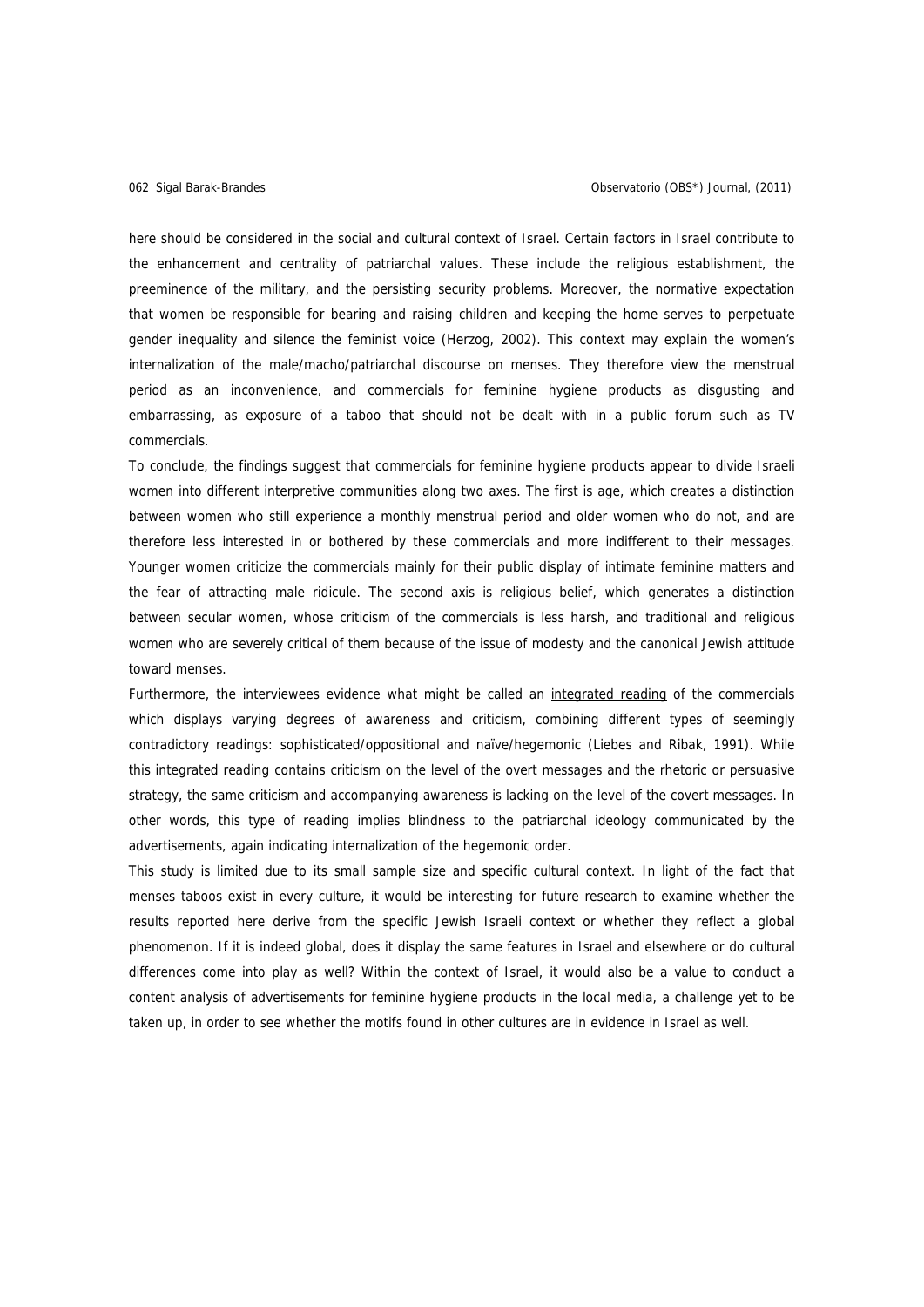#### **References**

Al-Khalidi, A. (2000) 'The Greatest Invention of the Century: Menstruation in Visual and Material Culture', pp. 65-81 in M. Andrews and M. Talbot (eds) All the World and Her Husband: Women in Twentieth-Century Consumer Culture. London: Cassell.

Althusser, L. (1971) 'Ideology and State Apparatuses', pp. 86-127 in Lenin and Philosophy and Other Essays (Trans. B. Brewster). New York : Monthly Review Press.

Ang, I. (1985) Watching Dallas: Soap Opera and the Melodramatic Imagination. New York : Methuen.

Ang, I. (1996) Livingroom Wars: Rethinking Media Audiences for a Postmodern World. London: Routledge.

Bartky, S. (1990) Femininity and Domination. London: Routledge.

Beauvoir, S. de (1949/1974) The Second Sex (ed. and trans. H.M. Parshley). New York: Vintage Books.

Bem, S. (1993) The Lenses of Gender: Transforming the Debate on Sexual Inequality. New Haven, CT: Yale University Press.

Berger, J. (1972) Ways of Seeing. London: BBC.

Betterton, R. (1987) 'Introduction: Feminism, Femininity and Representation', pp. 1-17 in R. Betterton (ed.) Looking on: Images of Femininity in the Visual Arts and Media. London: Pandora.

Bordo, S. (1993) Unbearable Weight: Feminism, Western Culture and the Body. Berkley, CA: University of California Press.

Botta, A.R. (1999) 'Television Images and Adolescent Girls' Body Image Disturbance', Journal of Communication 49(2): 22-41.

Butler, J. (1990) Gender Trouble: Feminism and the Subversion of Identity. New York: Routledge.

Butler, J. (1993) Bodies that Matter: On the Discursive Limits of 'Sex'. New York: Routledge.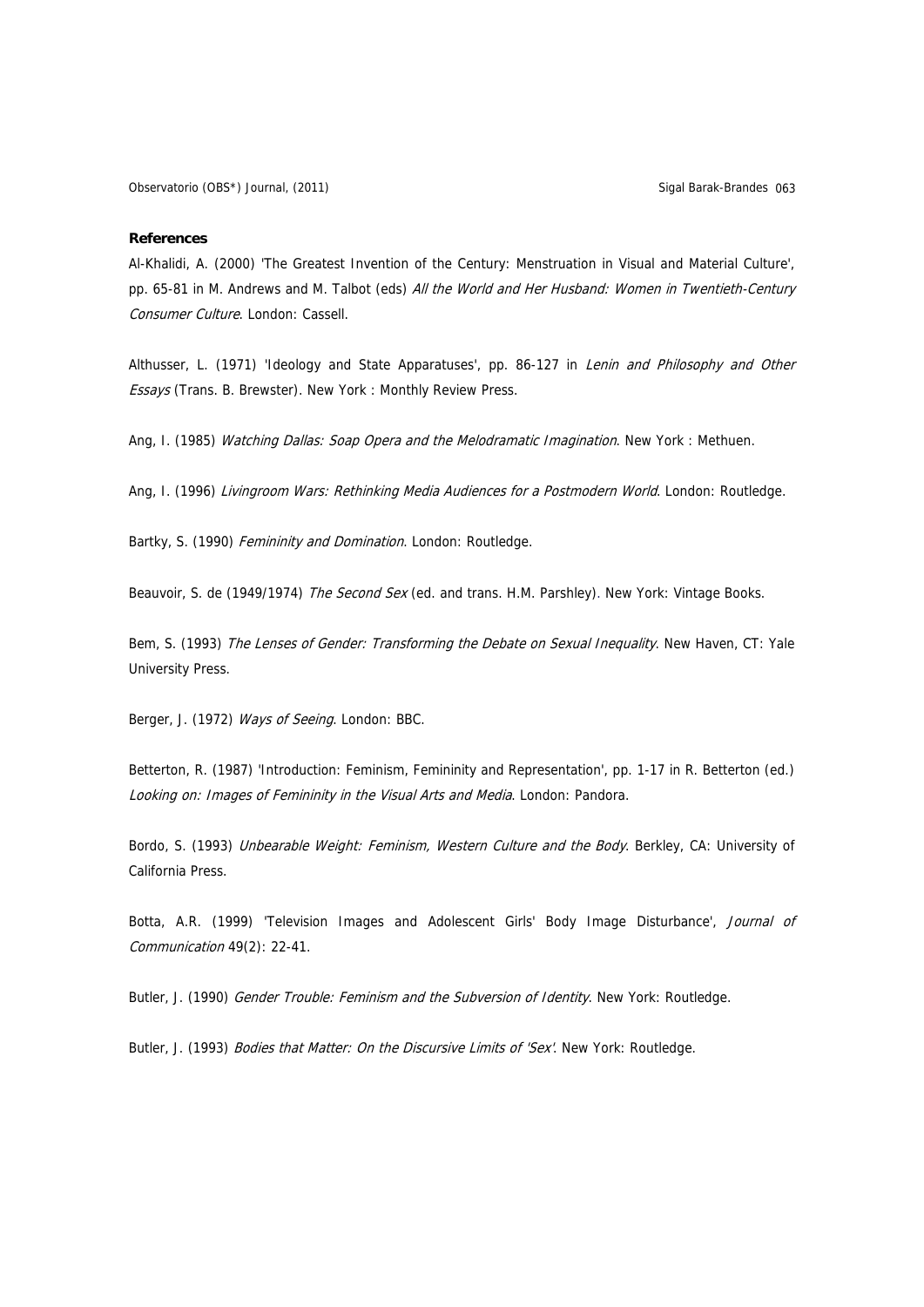Chrisler, J. (2004) 'Introduction', pp. 1-4 in her From Menarche to Menopause: The Female Body in Feminist Therapy. Binghampton, NY: The Haworth Press.

Cirksena, K. and L. Cuklanz (1992) 'Male is to Female as \_\_\_\_\_\_ is to \_\_\_\_: A Guided Tour of Five Feminist Frameworks for Communication Studies', pp. 18-44 in L. Rakow (ed.) Women Making Meaning: New Feminist Directions in Communication. New York, NY: Routledge.

Cortese, A.J. (1999) Provocateur: Images of Women and Minorities in Advertising. Lanham, Md: Rowman and Littlefield Publishers Inc.

Costos, D., Ackerman, R. and L. Paradis (2002) 'Recollections of Menarche: Communication between Mothers and Daughters Regarding Menstruation', Sex Roles 46 (1/2):49-59.

Currie, D. (1997) 'Decoding Femininity: Advertisements and Their Teenage Readers', Gender and Society 11 (4): 453-477.

Davis, K. (1997) 'Embody-ing Theory: Beyond Modernist and Postmodernist Readings of the Body', pp. 1-23 in K. Davis (ed.) Embodied Practices: Feminist Perspectives on the Body. London: Sage.

Denzin, N. (1994) 'The Art and Politics of Interpretation', pp.500-515 in N. Denzin and Y. Lincoln (eds) Handbook of Qualitative Research. Thousand Oaks, CA: Sage.

Fanon, F. (1952/1967) Black Skin, White Masks (Trans. C.L. Markmann). New York: Grove.

First, A. (1998) ' "Nothing New under the Sun?" A Comparison of Images of Women in Israeli Advertisement in 1979 and 1994', Sex Roles 38(11/12): 1065-1077.

Foucault, M. (1977) Discipline and Punish: The Birth of the Prison (Trans. A. Sheridan). New York: Pantheon Books.

Friedman, A. (1996) Anny Oakley Won Twice: Intimacy and Power in Female Identity. Tel Aviv: Hakibbutz Hameuchad (Hebrew).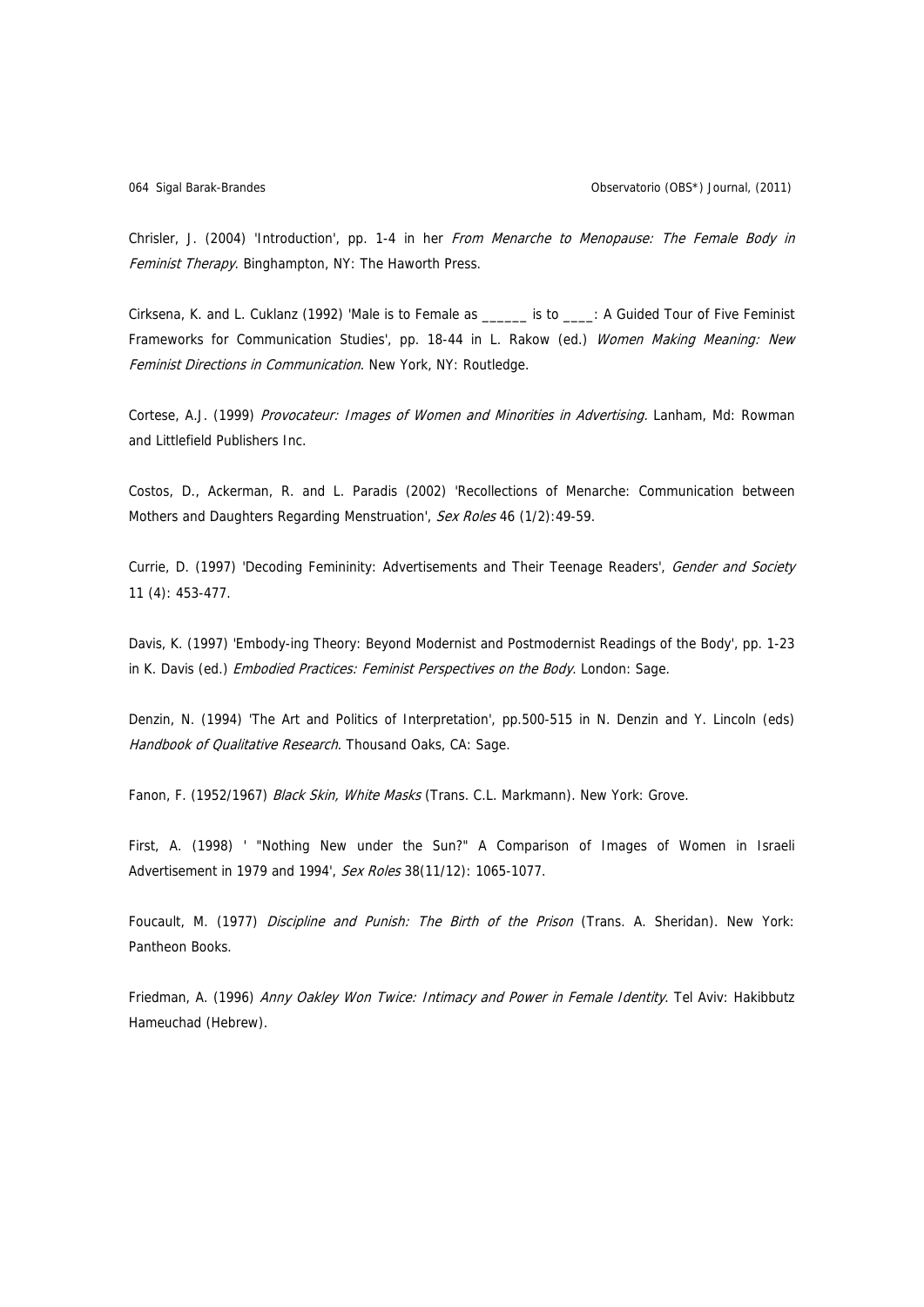Gillooly, J. (2004) 'Making Menarche Positive and Powerful for Both Mother and Daughter', pp. 23-35 in J. Chrisler (ed.) From Menarche to Menopause: The Female Body in Feminist Therapy. Binghampton, NY: The Haworth Press.

Greene, G. and C. Kahn (1985) 'Feminist Scholarship and the Social Construction of Woman', pp. 1-36 in G. Greene and C. Kahn (eds) Making a Difference: Feminist Literary Criticism. London: Methuen.

Greer, G. (1971) The Female Eunuch. St. Albans Herts: Paladin.

Hall, S. (1980) 'Encoding/Decoding', pp. 128-138 in S. Hall, D. Hobson, A. Lowe and P. Willis (eds) Culture, Media, Language. London: Hutchinson.

Harrison, K. (2000) 'The Body Electric: Thin-Ideal Media and Eating Disorders in Adolescents', Journal of Communication 50(3): 119-143.

Herzog, H. (2002) 'Knowledge, Power and Feminist Politics', pp. 269-293 in her Reflection of a Society. Tel-Aviv: Ramot Publishing, Tel-Aviv University.

Hirschman, E. and C. Thompson (1997) 'Why Media Matter? Toward a Richer Understanding of Consumers' Relationships with Advertising and Mass Media', Journal of Advertising 26 (1): 43-60.

Houppert, K. (1999) The Curse: Confronting the Last Unmentionable Taboo: Menstruation. New York: Farrar, Straus and Giroux.

Kane, K. (1997) 'The Ideology of Freshness in Feminine Hygiene Commercials', pp. 290-299 in C. Brunsdon, J. D'Acci and L. Spigel (eds) Feminist Television Criticism: A Reader. Oxford: Oxford University Press.

Lee, J. (2008) ' "A Kotex and a Smile": Mothers and Daughters at Menarche', Journal of Family Issues, 29 (10): 1325-1347.

Lemish, D. (2002) 'Normalizing Inequality: Portrayals of Women in Israeli Media', The Journal of Israeli History 21(1-2): 110-125.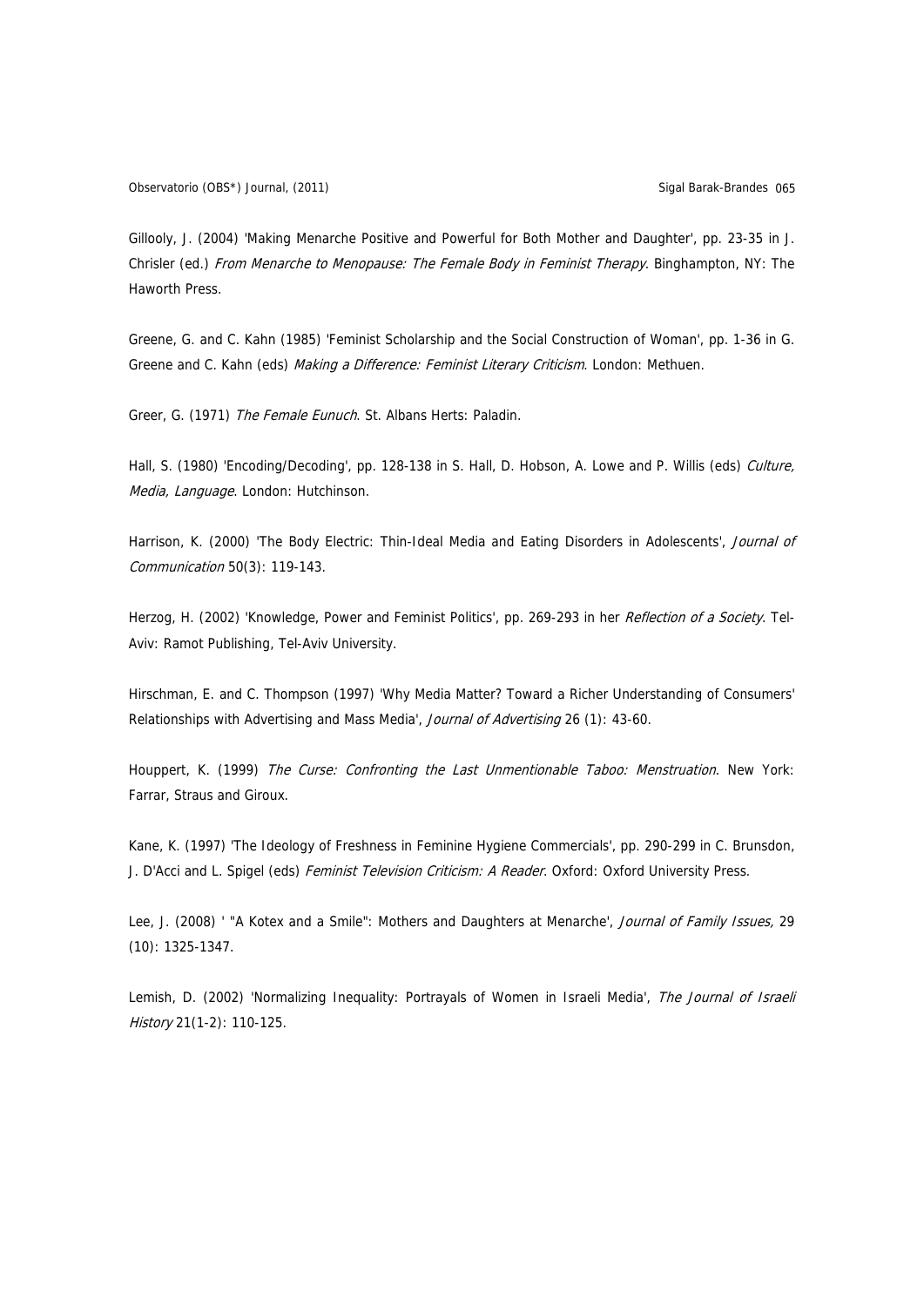Liebes, T. and R. Ribak (1991) 'A Mother's Battle against TV News: A Case Study of Political Socialization', Discourse and Society 2 (2): 203-222.

McNair, B. (2002) Striptease Culture: Sex, Media and the Democratization of Desire. London: Routledge.

Merskin, D. (1999) 'What Every Girl Should Know: An Analysis of Feminine Hygiene Advertising', pp. 113- 132 in S. Mazzarella and N. Pecora (eds) Growing Up Girls: Popular Culture and the Construction of Identity. New York: Lang Publishing.

Meyrowitz, J. (1985) No Sense of Place: The Impact of Electronic Media on Social Behavior. Oxford: Oxford University Press.

Nava, M. (1997) 'Framing Advertising: Cultural Analysis and the Incrimination of Visual Texts', pp. 34-50 in M. Nava, A. Blake, I. MacRury and B. Richards (eds) Buy This Book: Studies in Advertising and Consumption. London: Routledge.

O`Donohoe, S. and C. Tynan (1998) 'Beyond Sophistication: Dimensions of Advertising Literacy', International Journal of Advertising 17 (4): 467-482.

Park, S. (1996) 'From Sanitation to Liberation? The Modern and Postmodern Marketing of Menstrual Products', The Journal of Popular Culture 30 (2):149-168.

Postman, N. (1982) The Disappearance of Childhood. New York: Delacorte Press.

Radway, J. (1984) Reading the Romance: Women, Patriarchy and Popular Literature. Chapel Hill: University of North Carolaina Press.

Roberts, T-A. (2004) 'Female Trouble: The Menstrual Self-Evaluation Scale and Women's Self-Objectification', Psychology of Women Quarterly 28 (1): 22-26.

Ross, T. (2004) Expanding the Place of Torah: Orthodoxy and Feminism. Hanover: Brandeis University Press.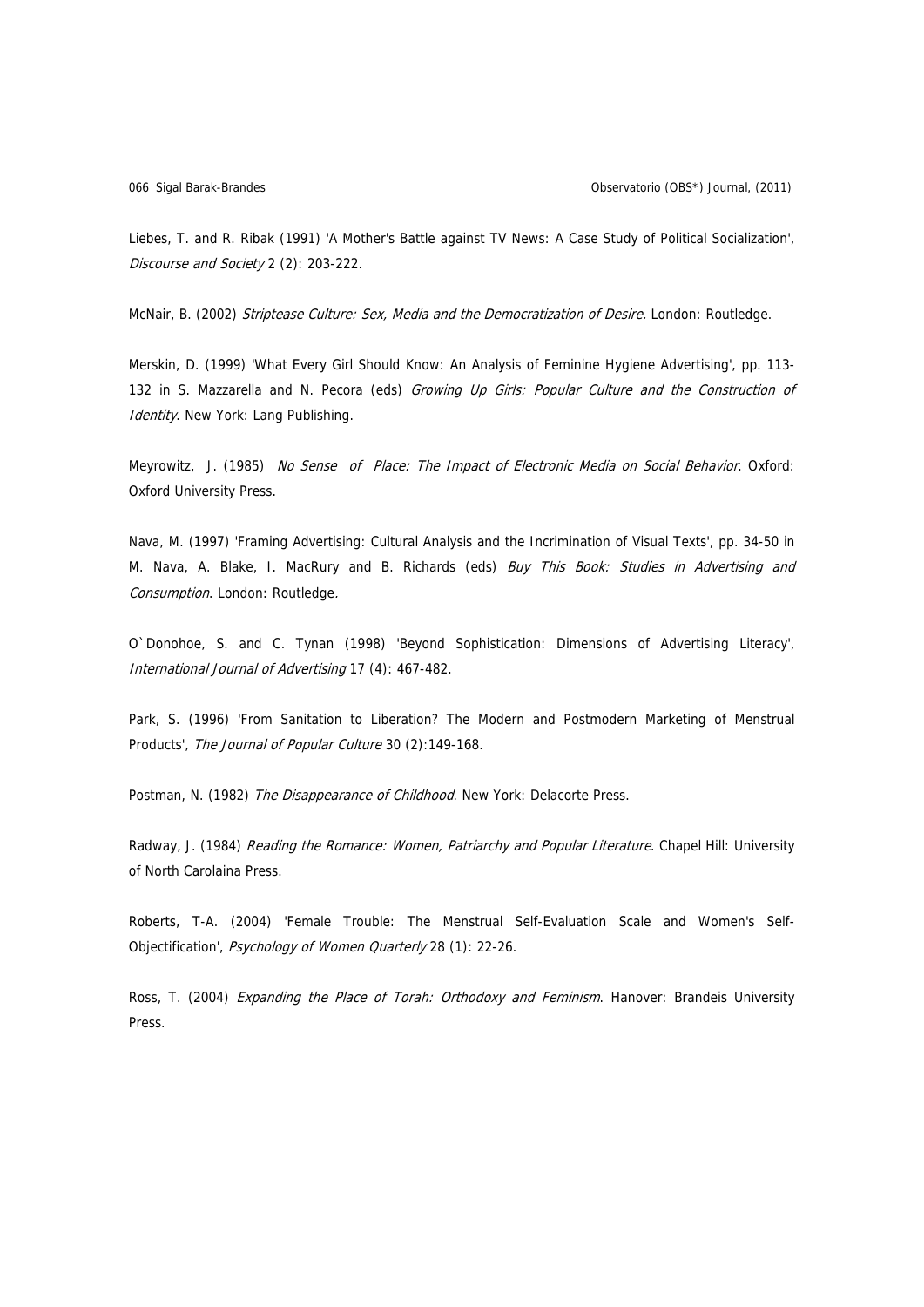Schur, E. (1984) Labeling Women Deviant: Gender, Stigma and Social Control. New York: Random House.

Shields, V. (1999) 'Advertising to the Gendered Audience: Using Sense-Making to Illuminate How Audiences Decode Advertisements of Idealized Female Bodies', The Electronic Journal of Communication 9 (3) [online] Available at: [http://www.cios.org/getfile/SHIELDS\\_V9N23499](http://www.cios.org/getfile/SHIELDS_V9N23499)

Shields, V. (2002) Measuring Up: How Advertising Affects Self Image. Philadelphia: University of Pennsylvania Press.

Silveirinha, M.J. (2007) 'Displacing the "Political": The "Personal" in the Media Public Sphere', Feminist Media Studies 7 (1): 65-80.

Simes, M.R. and D.H. Berg (2001) 'Surreptitious Learning: Menarche and Menstrual Product Advertisements', Health Care for Women International 22 (5): 455-469.

Stubbs, M. (2008) 'Cultural Perceptions and Practices around Menarche and Adolescent Menstruation in the United States', Annals of the New York Academy of Sciences 1135 : 58-66.

Treneman, A. (1989) 'Cashing in on the Curse: Advertising and the Menstrual Taboo', pp. 153-165 in L. Gamman and M. Marshment (eds) The Female Gaze: Women as Viewers of Popular Culture. Seattle: Real Comet.

Turner, B. (2003) 'Social Fluids: Metaphors and Meanings of Society', Body & Society 9 (1): 1-10. Ussher, J. (1989) The Psychology of the Female Body. London: Routledge.

Van Zoonen, L. (1994) Feminist Media Studies. London: Sage.

Walter, N. (1998) The New Feminism. Boston: Little, Brown and Co.

Weideger, P. (1978) Female Cycles. London: The Women's Press.

Williamson, J. (1978) Decoding Advertisements: Ideology and Meaning in Advertising. London: Marion Boyars.